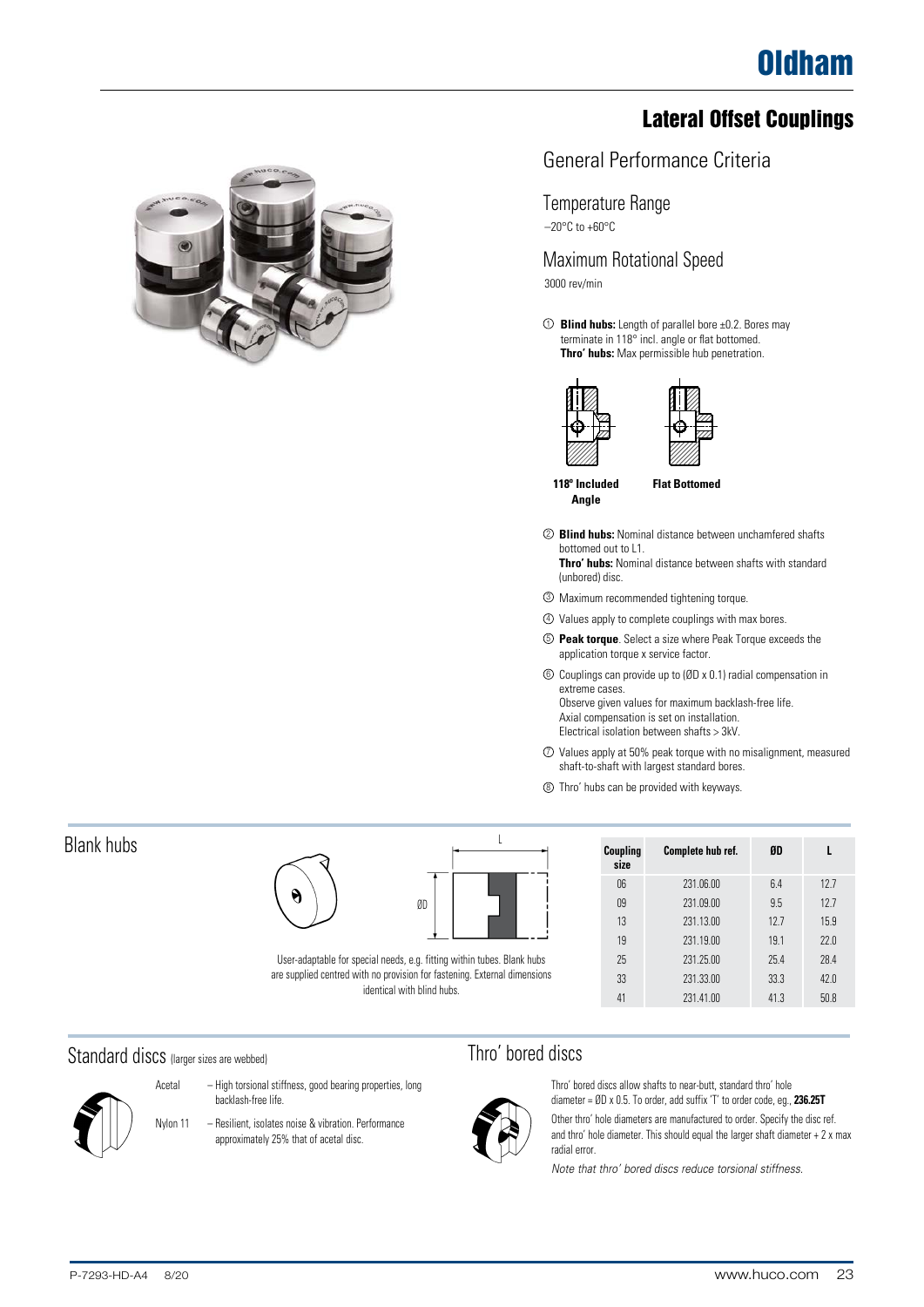# Oldham

# Brass / Aluminium Blind Hubs



Set screw style



#### DIMENSIONS & ORDER CODES

|                   |                                            |                                    | <b>Hub Ref</b>                     |          |         |                     | <b>Dimensions</b>                      |      |                                                                |                                     |                                  | <b>Fasteners</b>                             |                     | <b>Disc Ref</b>        |                       |  |
|-------------------|--------------------------------------------|------------------------------------|------------------------------------|----------|---------|---------------------|----------------------------------------|------|----------------------------------------------------------------|-------------------------------------|----------------------------------|----------------------------------------------|---------------------|------------------------|-----------------------|--|
|                   | Coupling<br><b>Type and</b><br><b>Size</b> | <b>Set Screw</b><br><b>Style</b>   | <b>Clamp Style</b>                 | ØD<br>mm | L<br>mm | $\odot$<br>L1<br>mm | $^{\circledR}$<br>L <sub>2</sub><br>mm |      | $\circledcirc$<br><b>Moment</b><br>of Inertia<br>kgm2<br>x10-8 | $\circled{4}$<br>Mass kg<br>$x10-3$ | <b>Size</b>                      | $\circledcirc$<br><b>Torque</b><br><b>Nm</b> | <b>Wrench</b><br>mm | Acetal<br>(black) Std. | Nylon 11<br>(Natural) |  |
|                   | 06                                         | 232.06                             | $\sim$                             | 6.4      | 12.7    | 3.8                 | 5.1                                    | 3.18 | 6                                                              | 2.5                                 | M <sub>3</sub>                   | 0.9                                          | 1.5                 | 236.06                 | 238.06                |  |
|                   | 09                                         | 232.09                             | $\overline{\phantom{a}}$           | 9.5      | 12.7    | 3.8                 | 5.1                                    | 5    | 18                                                             | $\overline{4}$                      | M <sub>3</sub>                   | 0.9                                          | 1.5                 | 236.09                 | 238.09                |  |
|                   | 13                                         | 232.13                             | $\overline{\phantom{a}}$           | 12.7     | 15.9    | 4.3                 | 7.3                                    | 6.35 | 26                                                             | 11                                  | M <sub>3</sub>                   | 0.9                                          | 1.5                 | 236.13                 | 238.13                |  |
|                   | 19                                         | 232.19<br>$\overline{\phantom{a}}$ | $\overline{\phantom{a}}$<br>234.19 | 19.1     | 22.0    | 6.3                 | 9.4                                    | 8    | 67                                                             | 12                                  | M <sub>3</sub><br>M2.5           | 0.9<br>1.3                                   | 1.5<br>2.0          | 236.19                 | 238.19                |  |
| <b>Blind Hubs</b> | 25                                         | 232.25<br>$\overline{\phantom{a}}$ | $\overline{\phantom{a}}$<br>234.25 | 25.4     | 28.4    | 8.6                 | 11.2                                   | 12   | 252                                                            | 31                                  | M <sub>4</sub><br>M <sub>3</sub> | 2.2<br>2.4                                   | 2.0<br>2.5          | 236.25                 | 238.25                |  |
|                   | 33                                         | 232.33<br>$\overline{\phantom{a}}$ | $\overline{\phantom{a}}$<br>234.33 | 33.3     | 42.0    | 13.0                | 16.0                                   | 16   | 1074                                                           | 72                                  | M <sub>5</sub><br>M <sub>4</sub> | 4.6<br>2.3                                   | 1.5<br>2.0          | 836.33                 | 838.33                |  |
|                   | 41                                         | 232.41                             | $\overline{\phantom{a}}$<br>234.41 | 41.3     | 50.8    | 16.7                | 17.4                                   | 20   | 3327                                                           | 148                                 | M <sub>5</sub><br>M <sub>4</sub> | 4.6<br>5.6                                   | 2.5<br>3.0          | 236.41                 | 238.41                |  |

#### PERFORMANCE (AT 20°C WITH STANDARD ACETAL DISC)

| <b>Coupling</b><br><b>Size</b> | $\circledS$<br><b>Peak</b><br>torque | $^{\circ}$     | <b>Max compensation</b><br>@ 3000 rpm |                 | $\circledcirc$<br><b>Torsional</b> | <b>Static break</b><br>torque |                |
|--------------------------------|--------------------------------------|----------------|---------------------------------------|-----------------|------------------------------------|-------------------------------|----------------|
|                                | <b>Nm</b>                            | Angular<br>deg | <b>Radial</b><br>mm                   | Axial<br>$±$ mm | Rate<br>deg / Nm                   | <b>Stiffness</b><br>Nm / rad  | <b>Nm</b>      |
| 06                             | 0.06                                 |                | 0.1                                   | 0.05            | 5.7                                | 10                            | 0.7            |
| 09                             | 0.21                                 |                | 0.1                                   | 0.05            | 1.9                                | 30                            | $\overline{2}$ |
| 13                             | 0.5                                  |                | 0.1                                   | 0.05            | 0.88                               | 65                            | 4              |
| 19                             | 1.7                                  | 0.5            | 0.2                                   | 0.1             | 0.50                               | 115                           | 8              |
| 25                             | 4                                    |                | 0.2                                   | 0.1             | 0.28                               | 205                           | 13             |
| 33                             | 9                                    |                | 0.2                                   | 0.15            | 0.093                              | 615                           | 53             |
| 41                             | 17                                   |                | 0.25                                  | 0.15            | 0.048                              | 1200                          | 57             |

#### STANDARD BORES FOR ALL TYPES

| <b>Coupling</b> | ØB1, ØB2 +0.03mm/-0mm (+0.0012/-0) |           |           |           |           |           |    |           |           |                      |           |           |           |    |           |           |           |           |           |           |           |    |    |    |
|-----------------|------------------------------------|-----------|-----------|-----------|-----------|-----------|----|-----------|-----------|----------------------|-----------|-----------|-----------|----|-----------|-----------|-----------|-----------|-----------|-----------|-----------|----|----|----|
| <b>Size</b>     |                                    | 3         | (1/8")    | 4         | (3/16")   | 5         | 6  | (1/4")    | -8        | (3/8 <sup>''</sup> ) | 10        | 12        | (1/2")    | 14 | 15        | (5/8")    | 16        | 18        | 19        | (3/4")    | 20        | 24 | 25 | 30 |
| 06              |                                    |           |           |           |           |           |    |           |           |                      |           |           |           |    |           |           |           |           |           |           |           |    |    |    |
| 09              |                                    | $\bullet$ | $\bullet$ | $\bullet$ | $\bullet$ | $\bullet$ |    |           |           |                      |           |           |           |    |           |           |           |           |           |           |           |    |    |    |
| 13              |                                    | $\bullet$ |           | $\bullet$ | c         |           |    |           |           |                      |           |           |           |    |           |           |           |           |           |           |           |    |    |    |
| 19              |                                    |           |           | $\bullet$ |           | $\bullet$ | ٠  | $\bullet$ | $\bullet$ |                      |           |           |           |    |           |           |           |           |           |           |           |    |    |    |
| 25              |                                    |           |           |           |           |           |    |           |           |                      |           | $\bullet$ |           |    |           |           |           |           |           |           |           |    |    |    |
| 33              |                                    |           |           |           |           |           |    |           |           |                      | $\bullet$ |           | $\bullet$ | ٠  | $\bullet$ | $\bullet$ | $\bullet$ |           |           |           |           |    |    |    |
| 41              |                                    |           |           |           |           |           |    |           |           |                      |           |           | ٠         |    | $\bullet$ | $\bullet$ | $\bullet$ | $\bullet$ | $\bullet$ | $\bullet$ | $\bullet$ |    |    |    |
| Bore ref.       | 11                                 | 14        | 16        | 18        | 19        | 20        | 22 | 24        | 28        | 31                   | 32        | 35        | 36        | 38 | 40        | 41        | 42        | 45        | 46        | 47        | 48        | 51 | 52 | 56 |

Load capacity depends on application conditions: *see page 4* for details

**IMPORTANT**

**Hubs sizes 06 to 13 :** Brass Cu Zn 21 Si 3P (Lead Free) **Hub sizes 19 to 41:** Al Alloy 2014 T6 or 6026 LF **Fasteners:** Alloy steel, black oiled **Hub sizes 19 to 41:** Irridite NCP finish

Materials & Finishes